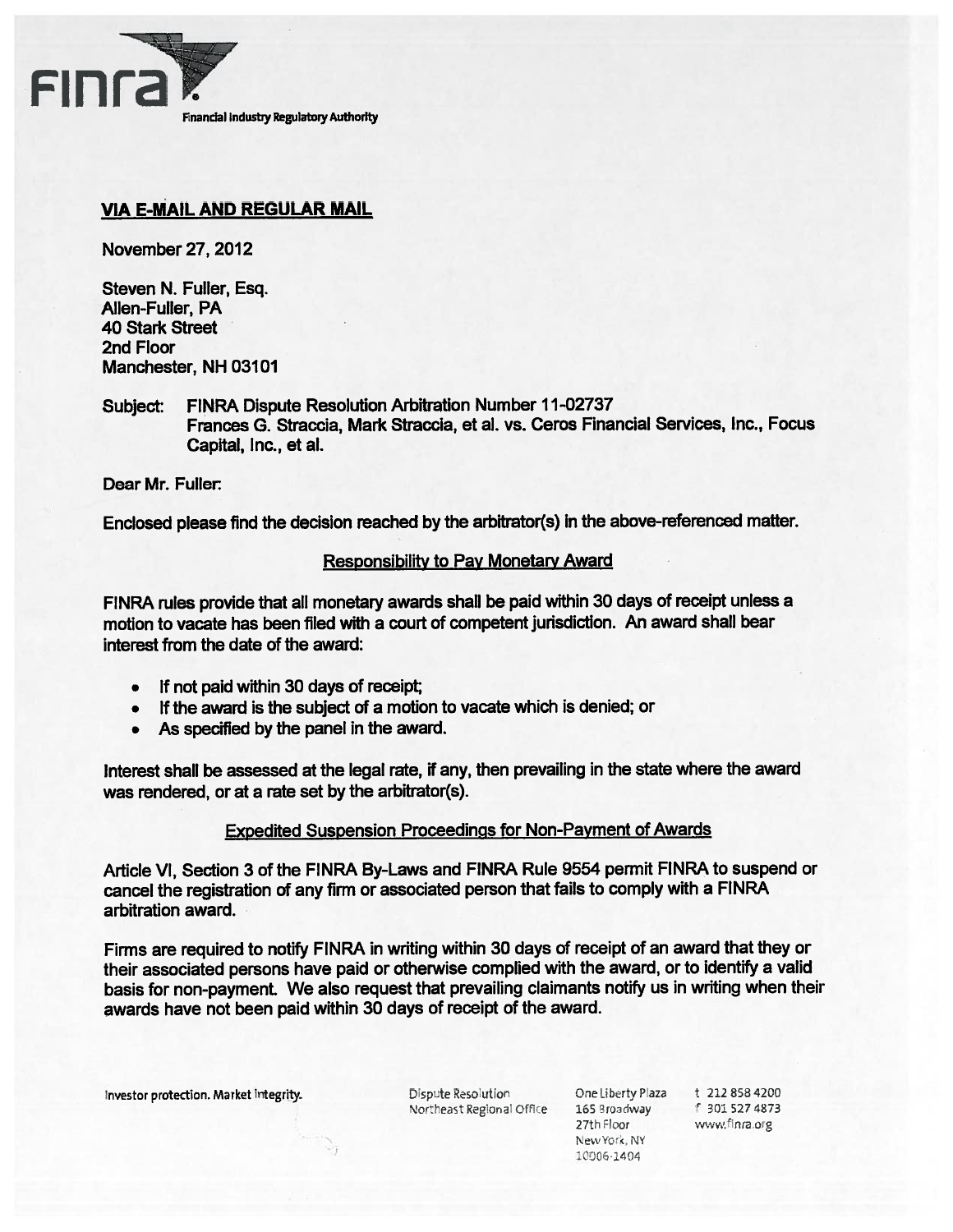Written notification concerning award compliance or lack thereof should be directed to:

David Carey FINRA Dispute Resolution One Liberty Plaza, 165 Broadway, 52nd Floor New York, NY 10006 212-858-4333 (tel) | 301-527-4706 (fax) | david.carey@finra.org (email)

#### Right to File Motion to Vacate Award

FINRA rules provide that, unless the applicable law directs otherwise, all awards rendered are final and are not subject to review or appeal. Accordingly, FINRA has no authority to vacate this award. Any party wishing to challenge the award must make a motion to vacate the award in a federal or state court of appropriate jurisdiction pursuant to the Federal Arbitration Act, 9 U.S.C. § 10, or applicable state statute. There are limited grounds for vacating an arbitration award, and a party must bring <sup>a</sup> motion to vacate within the time period specified by the applicable statute. If you are not represented by counsel and wish to challenge the award, we urge you to seek legal advice regarding any rights or remedies available to you.

#### Forum Fees

You will receive under separate cover an invoice that reflects the fees assessed and any outstanding balance or refund due. Fees are due and payable to FINRA Dispute Resolution upon receipt of the invoice and should be sent to the address specified on the invoice. Any applicable refunds will also be sent under separate cover approximately 45 days after the case closes. All questions regarding paymen<sup>t</sup> of fees and refunds should be directed to FINRA Finance at (240) 386-5910.

#### Arbitrator Evaluation

FINRA encourages parties to complete Arbitrator Evaluation Forms at the conclusion of every case. We will utilize your comments in our ongoing efforts to evaluate and improve the services our forum provides. You can complete the Arbitrator Evaluation Form on our website at www.finra.org/arbevaluation.

#### Party Submissions to Arbitrators After <sup>a</sup> Case Closes

FINRA rules provide that parties may not submit documents to arbitrators in cases that have been closed excep<sup>t</sup> under the following limited circumstances: 1) as ordered by <sup>a</sup> court; 2) at the reques<sup>t</sup> of any party within 10 days of service of an award, for typographical or computational errors, or mistakes in the description of any person or property referred to in the award; or 3) if all parties agree and submit documents within 10 days of service of an award. Any documents, if submitted, must be sent through FINRA.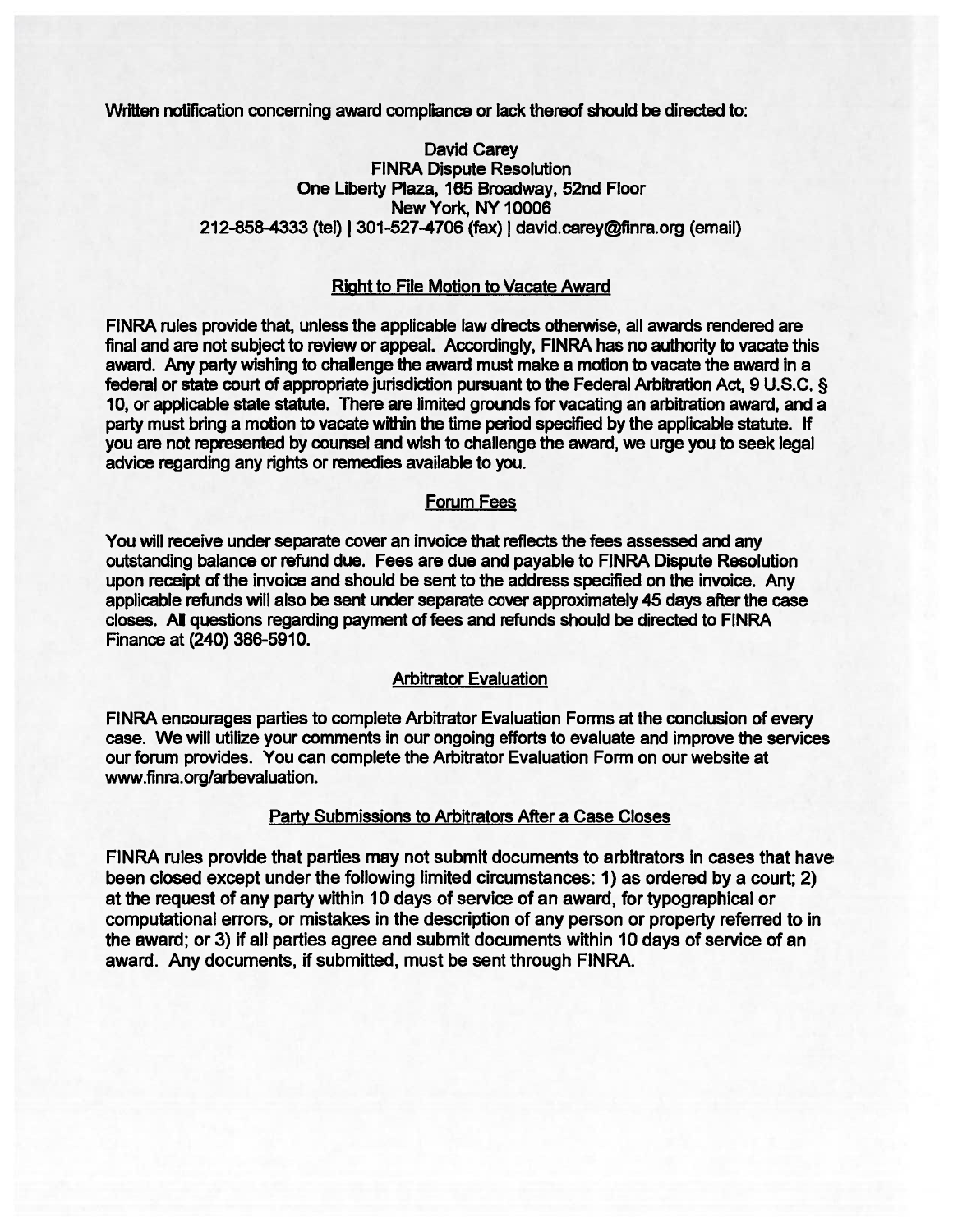#### Questions Concerning Award

Should you have any questions, please contact me at the phone number or email address provided below—Parties should not directly contact arbitrators under any circumstances.

Very truly yours.

Avi Y. Rosenfeld Case Administrator Phone: 212-858-4200 Fax: 301-527-4904 NEProcessingCenter@finra.org

AYR:stm:LCO9A idr: 08/29/2012

RECIPIENTS:

Cliff G. Anderson, Esq., RedBlack LLC Michaels, Ward & Rabinovitz,LLP, One Beacon Street,, 2nd Floor, Boston, MA 02108

Cliff G. Anderson, Esq., Focus Capital Wealth Management, Inc. Michaels, Ward & Rabinovitz,LLP, One Beacon Street,, 2nd Floor, Boston, MA 02108

Cliff G. Anderson, Esq., Focus Capital, Inc. Michaels, Ward & Rabinovitz,LLP, One Beacon Street,, 2nd Floor, Boston, MA 02108

Cliff G. Anderson, Esq., Nicholas B. Rowe Michaels, Ward & Rabinovitz,LLP, One Beacon Street,, 2nd Floor, Boston, MA 02108

Cliff G. Anderson, Esq., Addess Realty, LLC Michaels, Ward & Rabinovitz,LLP, One Beacon Street,, 2nd Floor, Boston, MA 02108

Steven N. Fuller, Esq., Angela Straccia Allen-Fuller, PA, 40 Stark Street, 2nd Floor, Manchester, NH 03101

Steven N. Fuller, Esq., Mary Beth Lambert Allen-Fuller, PA,40 Stark Street, 2nd Floor, Manchester, NH 03101

Steven N. Fuller, Esq., Lambert Family Trust Allen-Fuller, PA, 40 Stark Street, 2nd Floor, Manchester, NH 03101

Steven N. Fuller, Esq., Ronald A. Ferrante, Sr. Allen-Fuller, PA, 40 Stark Street, 2nd Floor, Manchester, NH 03101

Steven N. Fuller, Esq., Thomas Lambert QTIP Marital Trust Allen-Fuller, PA, 40 Stark Street, 2nd Floor, Manchester, NH 03101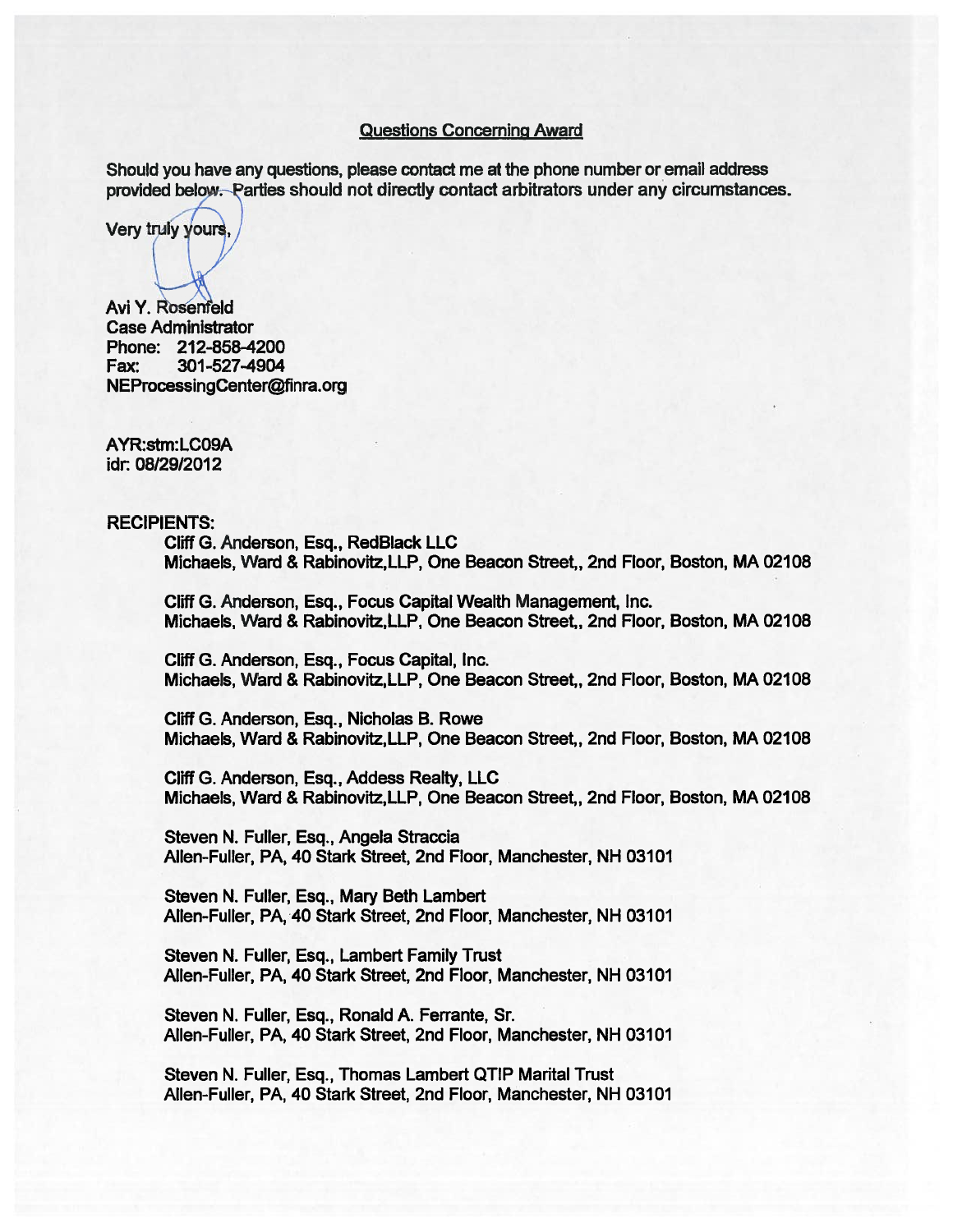Steven N. Fuller, Esq., Mary Beth Lambert Revocable Trust dated Allen-Fuller, PA, 40 Stark Street, 2nd Floor, Manchester, NH 03101

Steven N. Fuller, Esq., Anne Ferrante Allen-Fuller, PA, 40 Stark Street, 2nd Floor, Manchester, NH 03101

Steven N. Fuller, Esq., Mark Straccia Allen-Fuller, PA, 40 Stark Street, 2nd Floor, Manchester, NH 03101

Steven N. Fuller, Esq., Frances G. Straccia Allen-Fuller, PA, 40 Stark Street, 2nd Floor, Manchester, NH 03101

Steven N. Fuller, Esq., Ronald Ferrante, Jr. Allen-Fuller, PA, 40 Stark Street, 2nd Floor, Manchester, NH 03101

Michael R. Gaico, Esq., Ceros Financial Services, Inc. Winget Spadafora Schwartzberg LLP, <sup>45</sup> Broadway, 19th Floor, New York, NY <sup>10006</sup>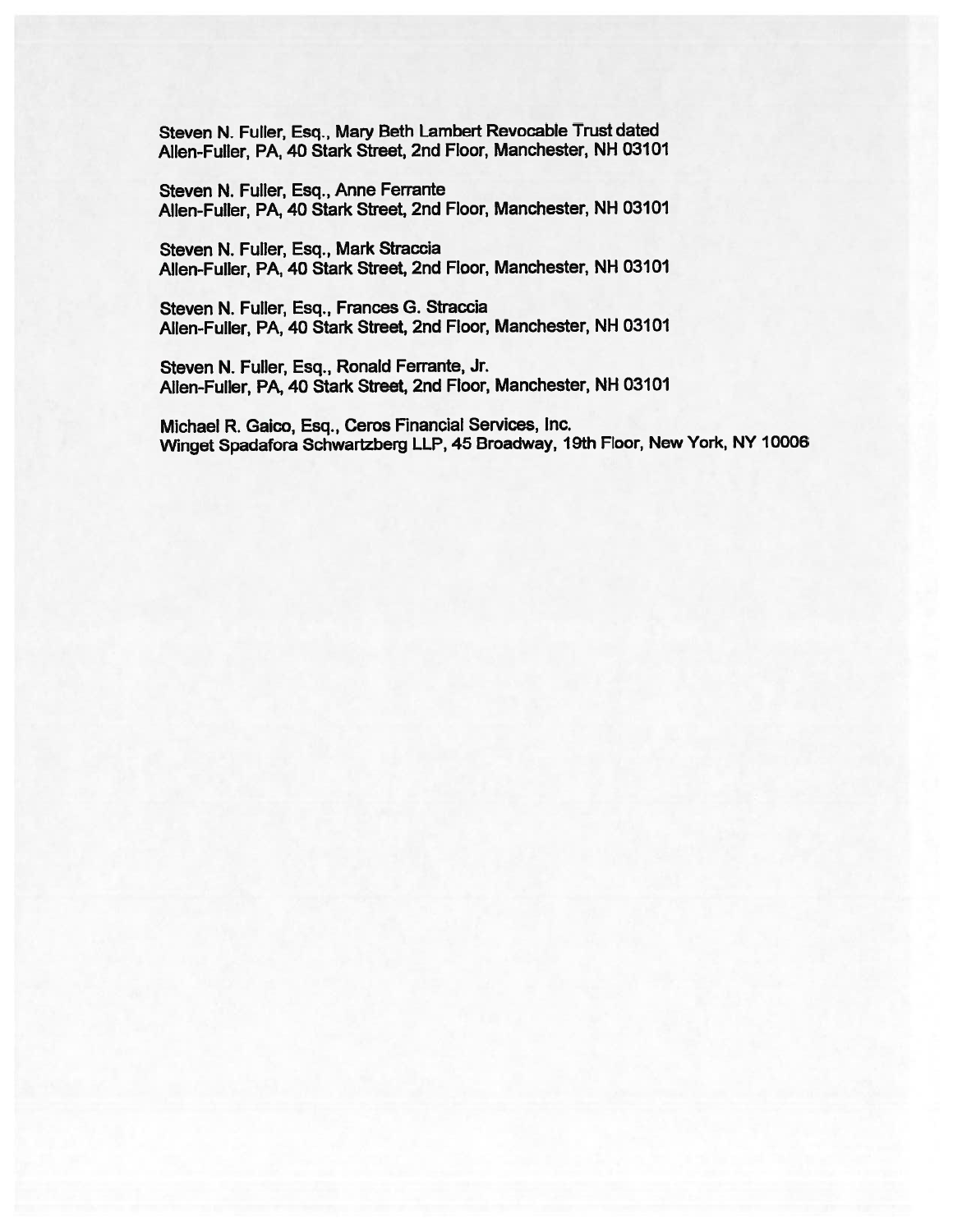### Award FINRA Dispute Resolution

In the Matter of the Arbitration Between:

Claimants Case Number: 11-02737

Frances (Frankie) G. Straccia Mark Straccia Angela Straccia Mary Beth Lambert, Individually and as Trustee of the Lambert Family Trust and as Trustee of the Mary Beth Lambert Revocable Trust dated 6/2/95 and as Successor-in-Interest to the Thomas Lambert QTIP Marital Trust Ronald Ferrante, Jr. Ronald Ferrante, Sr. Anne Ferrante

vs.

Respondents **Hearing Site: Manchester, New** Focus Capital, Inc. **Hampshire** Focus Capital Wealth Management, Inc. Nicholas B. Rowe Ceros Financial Services, Inc. Addess Realty, LLC RedBlack, LLC

Nature of the Dispute: Customers vs. Member, Associated Person, and Non-Members

The case proceeded under the Optional All Public Panel Rule / Majority Public Panel

### REPRESENTATION OF PARTIES

For Claimants Frances (Frankie) G. Straccia ("F. Straccia"), Mark Straccia ("M. Straccia"), Angela Straccia ("A. Straccia"), hereinafter collectively referred to as "Straccia Claimants"; Mary Beth Lambert, Individually and as Trustee of the Lambert Family Trust and as Trustee of the Mary Beth Lambert Revocable Trust dated 6/2/95 and as Successor-in-Interest to the Thomas Lambert QTIP Marital Trust ("Lambert Claimants"); Ronald Ferrante, Jr. ("R. Ferrante Jr."), Ronald Ferrente, Sr. ("R. Ferrante, Sr."), and Anne Ferrante ("A. Ferrante"): Steven N. Fuller, Esq., Allen-Fuller, PA, Manchester, New Hampshire and John E. Lyons, Esq., Portsmouth, New Hampshire. For Respondents Focus Capital, Inc. ("Focus Capital"), Focus Capital Wealth Management, Inc. ("Focus Management"), and Nicholas B. Rowe ("Rowe"), hereinafter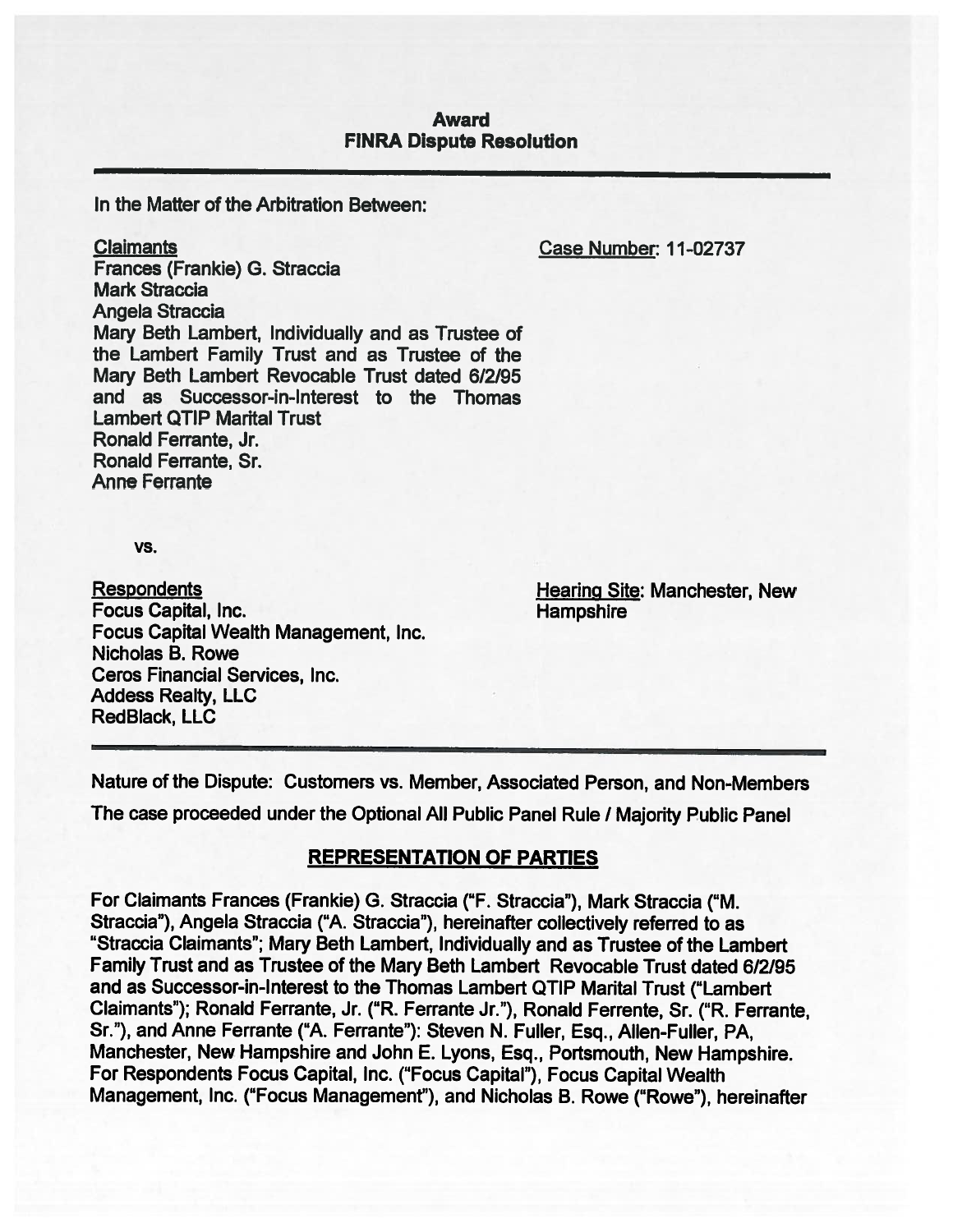FINRA Dispute Resolution Arbitration No. 11-02737 Award Page 2 of 9

For Respondents Focus Capital, Inc. ("Focus Capital"), Focus Capital Wealth Management, Inc. ("Focus Management"), and Nicholas B. Rowe ("Rowe"), hereinafter collectively referred to as "Focus Respondents"; Addess Realty, LLC ("Addess Realty"), and RedBlack, LLC ("RedBlack"): David L. Ward, Esq. and Cliff G. Anderson, Esq., Michaels, Ward & Rabinovitz, LLP, One Beacon Street, Boston, Massachusetts.

For Respondent Ceros Financial Services, Inc. ("Ceros Financial"): Harris Katz, Esq., Winget Spadafora & Schwartzberg LLP, New York, New York and Bryan M. Ward, Esq., Sutherland Asbill & Brennan LLP, Atlanta, Georgia.

# CASE INFORMATION

Statement of Claim filed on or about: July 13, 2011.

F. Straccia signed the Submission Agreement: July 2, 2011.

M. Straccia signed the Submission Agreement: July 27, 2011.

A. Straccia signed the Submission Agreement: July 27, 2011.

Lambert Claimants signed the Submission Agreement: July 1, 2011.

R. Ferrante, Jr. signed the Submission Agreement: July 1, 2011.

R. Ferrante, Sr. signed the Submission Agreement: June 30, 2011.

A. Ferrante signed the Submission Agreement: June 30, 2011.

Joint Statement of Answer filed by Focus Respondents on or about: September 27, 2011.

Focus Capital signed the Submission Agreement: September 26, 2011. Focus Management signed the Submission Agreement: September 26, 2011. Rowe signed the Submission Agreement: September 26, 2011.

Statement of Answer filed by Ceros Financial on or about: October 13, 2011. Ceros Financial signed the Submission Agreement: January 5, 2012.

Statement of Answer filed by Addess Realty on or about: September 29, 2011. Addess Realty signed the Submission Agreement: April 5, 2012.

Statement of Answer filed by RedBlack on or about: September 29, 2011. RedBlack signed the Submission Agreement: April 5, 2012.

# CASE SUMMARY

Claimants asserted the following causes of action: negligence, breach of fiduciary duty, breach of contract, breach of covenant of good faith and fair dealing, negligent supervision, respondeat superior, control person liability, violation of New Hampshire federal securities laws, fraud and fraudulent transfer. The causes of action relate to various trading strategies.

Unless specifically admitted in their Answer, the Focus Respondents denied the allegations made in the Statement of Claim and asserted various affirmative defenses.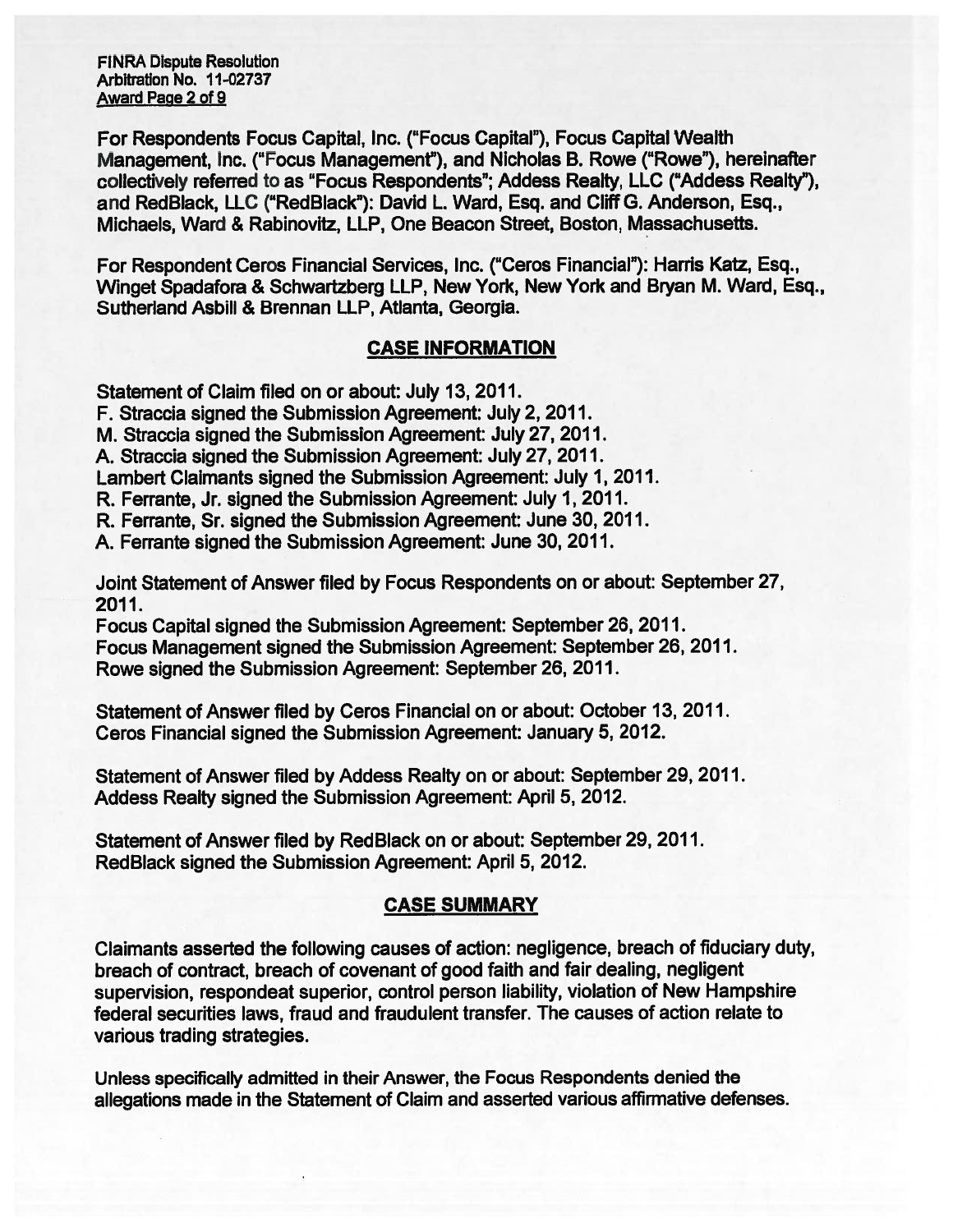FINRA Dispute Resolution Arbitration No. 11-02737 Award Page 3 of 9

Unless specifically admitted in its Answer, Ceros Financial denied the allegations made in the Statement of Claim and asserted various affirmative defenses.

Unless specifically admitted in its Answer, Addess Realty denied the allegations made in the Statement of Claim and asserted various affirmative defenses.

Unless specifically admitted in its Answer, RedB)ack denied the allegations made in the Statement of Claim and asserted various affirmative defenses.

# RELIEF REQUESTED

In the Statement of Claim, Claimants requested compensatory damages in the amount of \$9,000,000.00, statutory damages trebled in the amount of \$9,000,000.00, enhanced exemplary damages in the amount of \$9,000,000.00, reversal of conveyance of all funds and transfer back to account, reimbursement of all attorneys' fees, costs, expenses, statutory interest, fees, and commissions.

Focus Respondents requested dismissal of the Statement of Claim and that they be awarded reasonable costs and expenses, including reasonable attorneys' fees, forum fees, and such other relief as the Panel may deem just and proper.

Ceros Financial requested dismissal of the Statement of Claim and that they be awarded reasonable costs and expenses, including reasonable attorneys' fees, forum fees, and such other relief as the Panel may deem just and proper.

Addess Realty requested dismissal of the Statement of Claim and that they be awarded reasonable costs and expenses, including reasonable attorneys' fees, forum fees, and such other relief as the Panel may deem just and proper.

RedBlack requested dismissal of the Statement of Claim and that they be awarded reasonable costs and expenses, including reasonable attorneys' fees, forum fees, and such other relief as the Panel may deem just and proper.

### OTHER ISSUES CONSIDERED AND DECIDED

The Arbitrators acknowledge that they have each read the <sup>p</sup>leadings and other materials filed by the parties.

After Claimants concluded their case-in-chief, Ceros Financial, Addess Realty, and RedBlack requested dismissal of Claimants' case. After due deliberation, the Panel determined to grant Addess Realty and RedBlack's request for dismissal and denied Ceros Financial's request.

The parties have agreed that the Award in this matter may be executed in counterpart copies or that <sup>a</sup> handwritten, signed Award may be entered.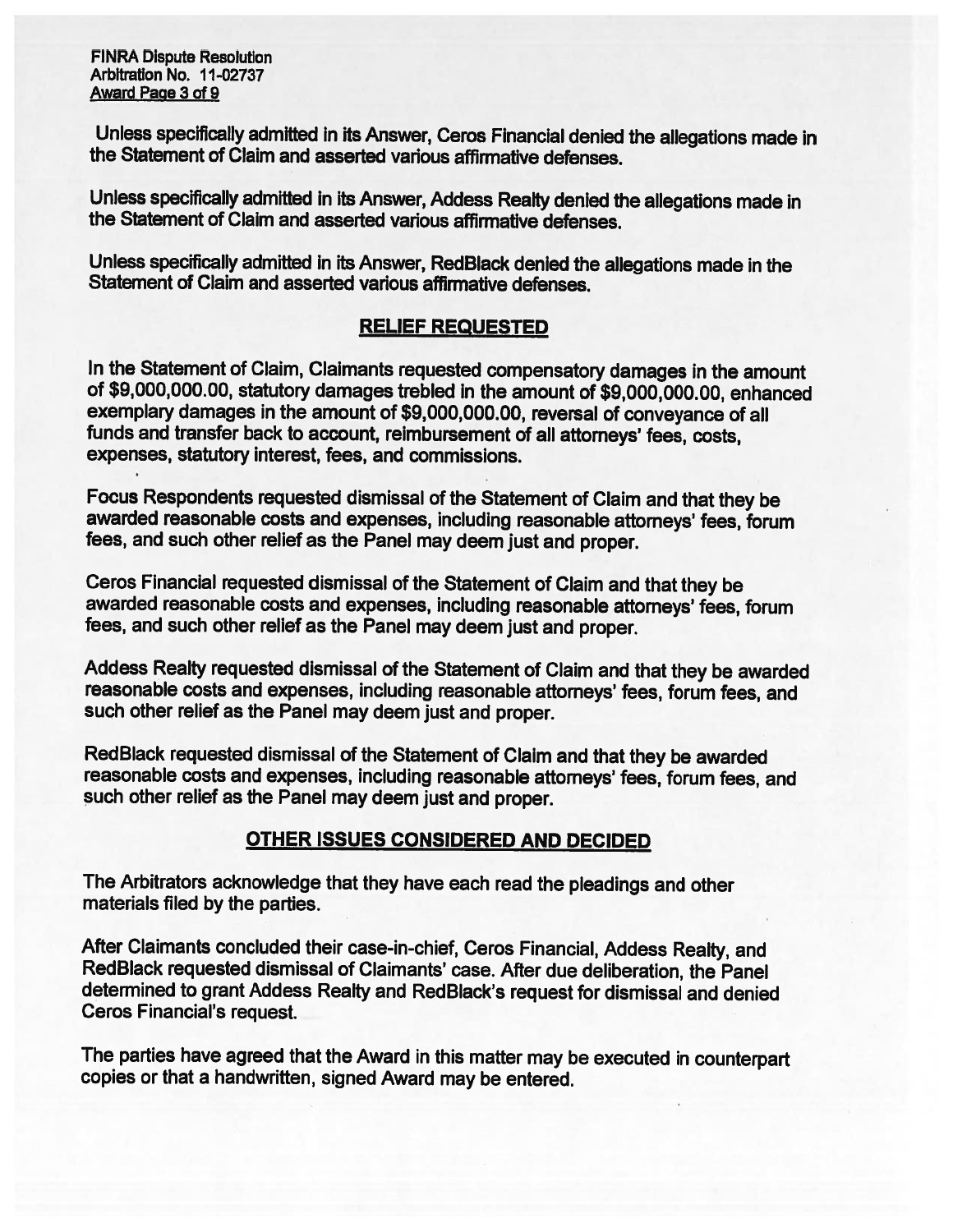FINRA Dispute Resolution Arbitration No. 11-02737 Award PaQe 4 of 9

# AWARD

After considering the pleadings, the testimony and evidence presented at the hearing, and the post-hearing submissions, the Panel has decided in full and final resolution of the issues submitted for determination as follows:

- 1. Focus Capital, Focus Management, and Rowe are jointly and severally liable for and shall pay to R. Ferrante Jr. compensatory damages and simple interest in the amount of \$277,006.00 plus pre-judgment interest in the amount of \$7,423.77. The Panel awarded simple interest and pre-judgment interest in accordance with New Hampshire Revised Statutes Annotated 421-B:25 and 524:1-b.
- 2. Focus Capital, Focus Management, and Rowe are jointly and severally liable for and shall pay to R. Ferrante Jr. attorneys' fees in the amount of \$94,810.00. The Panel awarded attorneys' fees pursuan<sup>t</sup> to New Hampshire Revised Statutes Annotated 421 -B:25.
- 3. Focus Capital, Focus Management, and Rowe are jointly and severally liable for and shall pay to R. Ferrante Jr. costs in the amount of \$3,231.00. The Panel awarded costs in accordance with New Hampshire Revised Statutes Annotated 421-B:25 and New Hampshire Rule 87(c).
- 4. Focus Capital, Focus Management, and Rowe are jointly and severally liable for and shall pay to R. Ferrante Jr. exper<sup>t</sup> witness fees in the amount of \$7,500.00. The Panel awarded costs in accordance with New Hampshire Revised Statutes Annotated 421-B:25 and New Hampshire Rule 87(c).
- 5. Focus Capital, Focus Management, and Rowe are jointly and severally liable for and shall pay to R. Ferrante Sr. and A. Ferrante compensatory damages and simple interest in the amount of \$91,244.00 plus pre-judgment interest in the amount of \$2,445.33. The Panel awarded simple interest and pre-judgment interest in accordance with New Hampshire Revised Statutes Annotated 421-B:25 and 524:1-b.
- 6. Focus Capital, Focus Management, and Rowe are jointly and severally liable for and shall pay to R. Ferrante Sr. and A. Ferrante attorneys' fees in the amount of \$31 ,230.00. The Panel awarded attorneys' fees pursuan<sup>t</sup> to New Hampshire Revised Statutes Annotated 421 -B:25.
- 7. Focus Capital, Focus Management, and Rowe are jointly and severally liable for and shall pay to R. Ferrante Sr. and A. Ferrante, costs in the amount of \$3,231.00. The Panel awarded costs in accordance with New Hampshire Revised Statutes Annotated 421-B:25 and New Hampshire Rule 87(c).
- 8. Focus Capital, Focus Management, and Rowe are jointly and severally liable for and shall pay to R. Ferrante Sr. and A. Ferrante exper<sup>t</sup> witness fees in the amount of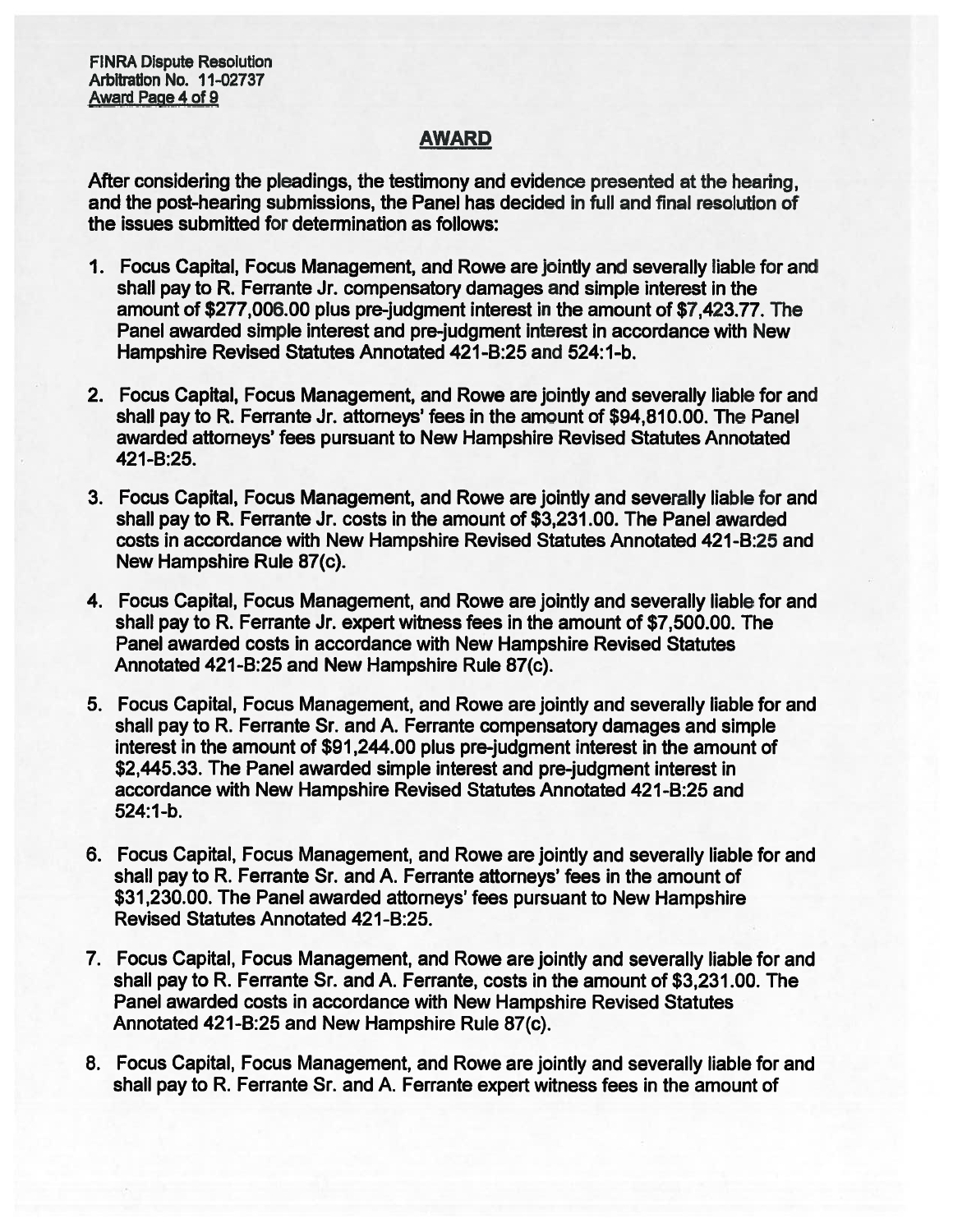FINRA Dispute Resolution Arbitration No. 11-02737 Award Page 5 of 9

> \$7,500.00. The Panel awarded costs in accordance with New Hampshire Revised Statutes Annotated 421-B:25 and New Hampshire Rule 87(c).

- 9. Focus Capital, Focus Management, and Rowe are jointly and severally liable for and shall pay Mary Beth Lambert, Individually and as Trustee of the Lambert Family Trust and as Trustee of the Mary Beth Lambert Revocable Trust dated 6/2195 and as Successor-in-Interest to the Thomas Lambert QTIP Marital Trust compensatory damages and simple interest in the amount of \$515,371.00 plus pre-judgment interest in the amount of \$13,811.94. The Panel awarded simple interest and pre judgment interest in accordance with New Hampshire Revised Statutes Annotated 421-B:25 and 524:1-b.
- 10. Focus Capital, Focus Management, and Rowe are jointly and severally liable for and shall pay to Mary Beth Lambert, Individually and as Trustee of the Lambert Family Trust and as Trustee of the Mary Beth Lambert Revocable Trust dated 6/2/95 and as Successor-in-Interest to the Thomas Lambert QTIP Marital Trust attorneys' fees in the amount of \$176,394.00. The Panel awarded attorneys' fees pursuan<sup>t</sup> to New Hampshire Revised Statutes Annotated 421-B:25 and 524:1-b.
- 11. Focus Capital, Focus Management, and Rowe are jointly and severally liable for and shall pay to Mary Beth Lambert, Individually and as Trustee of the Lambert Family Trust and as Trustee of the Mary Beth Lambert Revocable Trust dated 6/2/95 and as Successor-in-Interest to the Thomas Lambert QTIP Marital Trust costs in the amount of \$3,231.00. The Panel awarded costs in accordance with New Hampshire Revised Statutes Annotated 421-B:25 and New Hampshire Rule 87(c).
- 12. Focus Capital, Focus Management, and Rowe are jointly and severally liable for and shall pay to Mary Beth Lambert, Individually and as Trustee of the Lambert Family Trust and as Trustee of the Mary Beth Lambert Revocable Trust dated 6/2/95 and as Successor-in-Interest to the Thomas Lambert QTIP Marital Trust exper<sup>t</sup> witness fees in the amount of \$7,500.00. The Panel awarded costs in accordance with New Hampshire Revised Statutes Annotated 421-B:25 and New Hampshire Rule 87(c).
- 13. Focus Capital, Focus Management, and Rowe are jointly and severally liable for and shall pay to Frances Straccia compensatory damages and simple interest in the amount of \$387,147.00 plus pre-judgment interest in the amount of \$10,375.54. The Panel awarded simple interest and pre-judgment interest in accordance with New Hampshire Revised Statutes Annotated 421-B:25 and 524:1-b.
- 14. Focus Capital, Focus Management, and Rowe are jointly and severally liable for and shall pay to Frances Straccia attorneys' fees in the amount of \$132,508.00. The Panel awarded attorneys' fees pursuan<sup>t</sup> to New Hampshire Revised Statutes Annotated 421-B:25.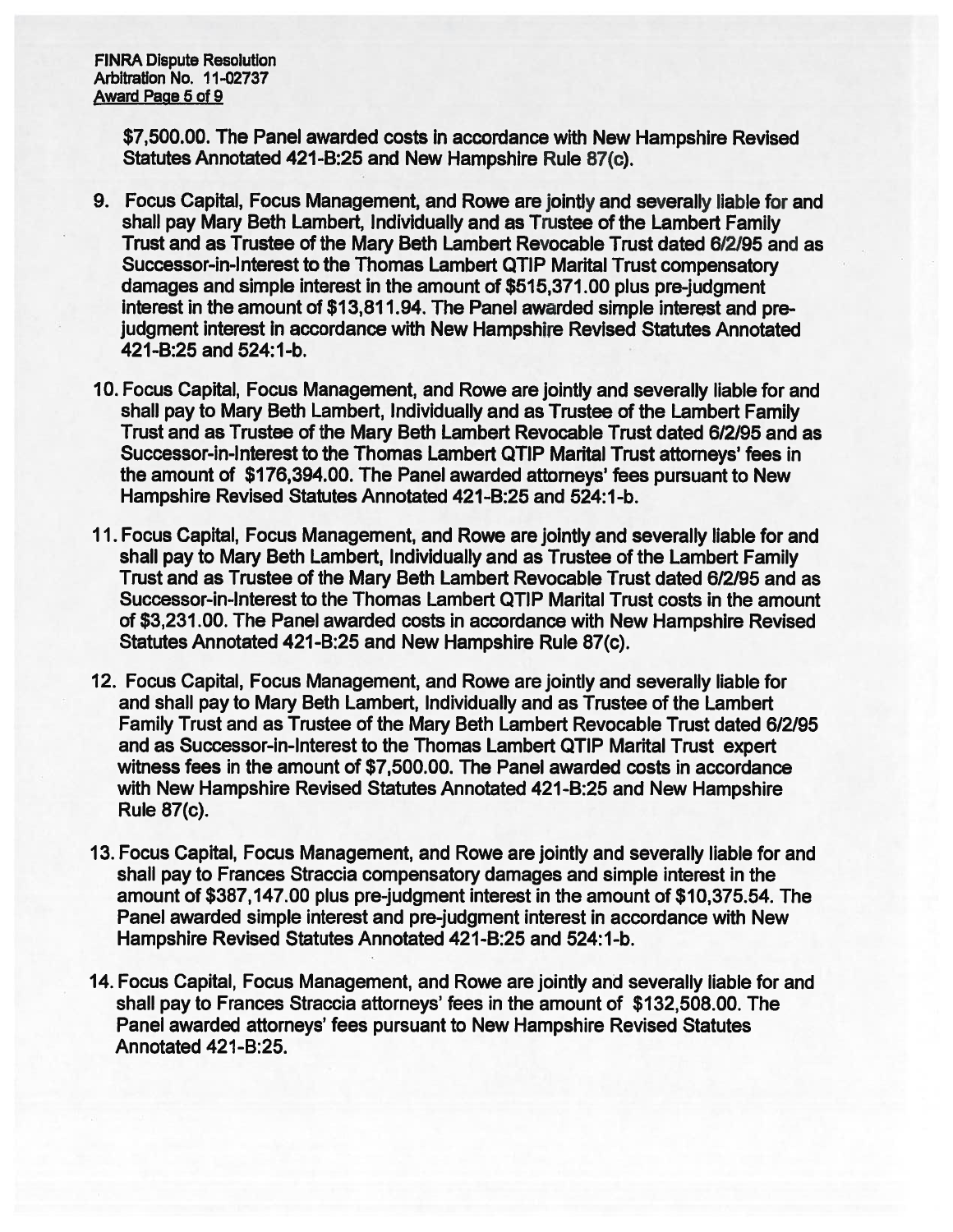FINRA Dispute Resolution Arbitration No. 11-02737 Award Page 6 of 9

- 15. Focus Capital, Focus Management, and Rowe are jointly and severally liable for and shall pay to Frances Straccia costs in the amount of \$3,231.00. The Panel awarded costs in accordance with New Hampshire Revised Statutes Annotated 421-8:25 and New Hampshire Rule 87(c).
- 16. Focus Capital, Focus Management, and Rowe are jointly and severally liable for and shall pay to Frances Straccia exper<sup>t</sup> witness fees in the amount of \$7,500.00. The Panel awarded costs in accordance with New Hampshire Revised Statutes Annotated 421 -8:25 and New Hampshire Rule 87(c).
- 17. Focus Capital, Focus Management, and Rowe are jointly and severally liable for and shall pay to Mark Straccia compensatory damages and simple interest in the amount of \$8,739.00 plus pre-judgment interest in the amount of \$234.00. The Panel awarded simple interest and pre-judgment interest in accordance with New Hampshire Revised Statutes Annotated 421-B:25 and 524:1-b.
- 18. Focus Capital, Focus Management, and Rowe are jointly and severally liable for and shall pay to Mark Straccia attorneys' fees in the amount of \$2,991.00. The Panel awarded attorneys' fees pursuan<sup>t</sup> to New Hampshire Revised Statutes Annotated 421-B:25
- 19. Focus Capital, Focus Management, and Rowe are jointly and severally liable for and shall pay to Mark Straccia costs in the amount of \$3,231.00. The Panel awarded costs in accordance with New Hampshire Revised Statutes Annotated 421-8:25 and New Hampshire Rule 87(c).
- 20. Focus Capital, Focus Management, and Rowe are jointly and severally liable for and shall pay to Angela Straccia compensatory damages and simple interest in the amount of \$14,306.00 plus pre-judgment interest in the amount of \$383.00. The Panel awarded simple interest and pre-judgment interest in accordance with New Hampshire Revised Statutes Annotated 421-B:25 and 524:1-b.
- 21. Focus Capital, Focus Management, and Rowe are jointly and severally liable for and shall pay to Angela Straccia attorneys' fees in the amount of \$4,896.00. The Panel awarded attorneys' fees pursuan<sup>t</sup> to New Hampshire Revised Statutes Annotated 421 -B:25.
- 22. Focus Capital, Focus Management, and Rowe are jointly and severally liable for and shall pay to Angela Straccia costs in the amount of \$3,231.00. The Panel awarded costs in accordance with New Hampshire Revised Statutes Annotated 421-B:25 and New Hampshire Rule 87(c).
- 23. All claims by Claimants against Ceros Financial are dismissed in their entirety.
- 24. Any and all relief not specifically addressed herein, including statutory damages trebled and enhanced exemplary damages, are denied.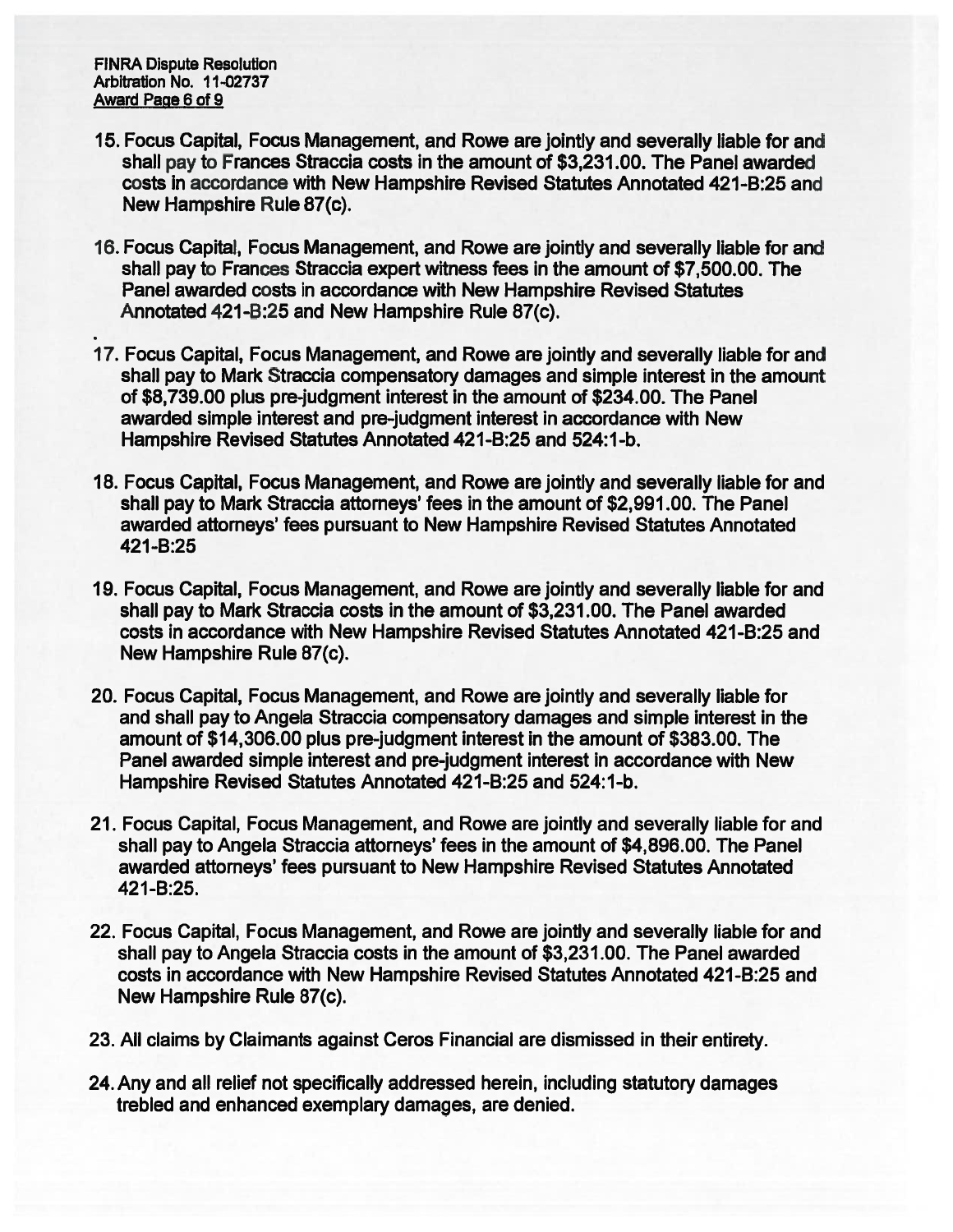F1NRA Dispute Resolution Arbitration No. 11-02737 Award Page 7 of 9

# FEES

Pursuant to the Code, the following fees are assessed:

## Filing Fees

FINRA Dispute Resolution assessed <sup>a</sup> filing fee\* for each claim: Initial Claim Filing fee  $= $1,800.00$ 

\*The filing fee is made up of <sup>a</sup> non-refundable and <sup>a</sup> refundable portion.

#### Member Fees

Member fees are assessed to each member firm that is <sup>a</sup> party in these proceedings or to the member firm that employed the associated persons at the time of the events <sup>g</sup>iving rise to the dispute. Accordingly, as <sup>a</sup> party, Ceros Financial Services, Inc., is assessed the following:

| <b>Member Surcharge</b>           | $= $3,750.00$ |
|-----------------------------------|---------------|
| <b>Pre-Hearing Processing Fee</b> | $= $$ 750.00  |
| <b>Hearing Processing Fee</b>     | $= $5,500.00$ |

#### Adlournment Fees

Adjournments granted during these proceedings for which fees were assessed:

May <sup>21</sup> — May 25, 2012, adjournment by Focus Respondents Waived

### Hearing Session Fees and Assessments

The Panel has assessed hearing session fees for each session conducted. <sup>A</sup> session is any meeting between the parties and the arbitrators, including <sup>a</sup> pre-hearing conference with the arbitrators, that lasts four (4) hours or less. Fees associated with these proceedings are:

| Two (2) Pre-hearing sessions with a single arbitrator @ \$450.00/session |               |                        | $= $ 900.00$ |
|--------------------------------------------------------------------------|---------------|------------------------|--------------|
| Pre-hearing conferences: March 15, 2012                                  | April 6, 2012 | 1 session<br>1 session |              |
|                                                                          |               |                        |              |

| Two (2) Pre-hearing sessions with the Panel @ \$1,200.00/session |              |           | $= $2,400.00$ |
|------------------------------------------------------------------|--------------|-----------|---------------|
| Pre-hearing conferences: December 29, 2011                       |              | 1 session |               |
|                                                                  | May 17, 2012 | 1 session |               |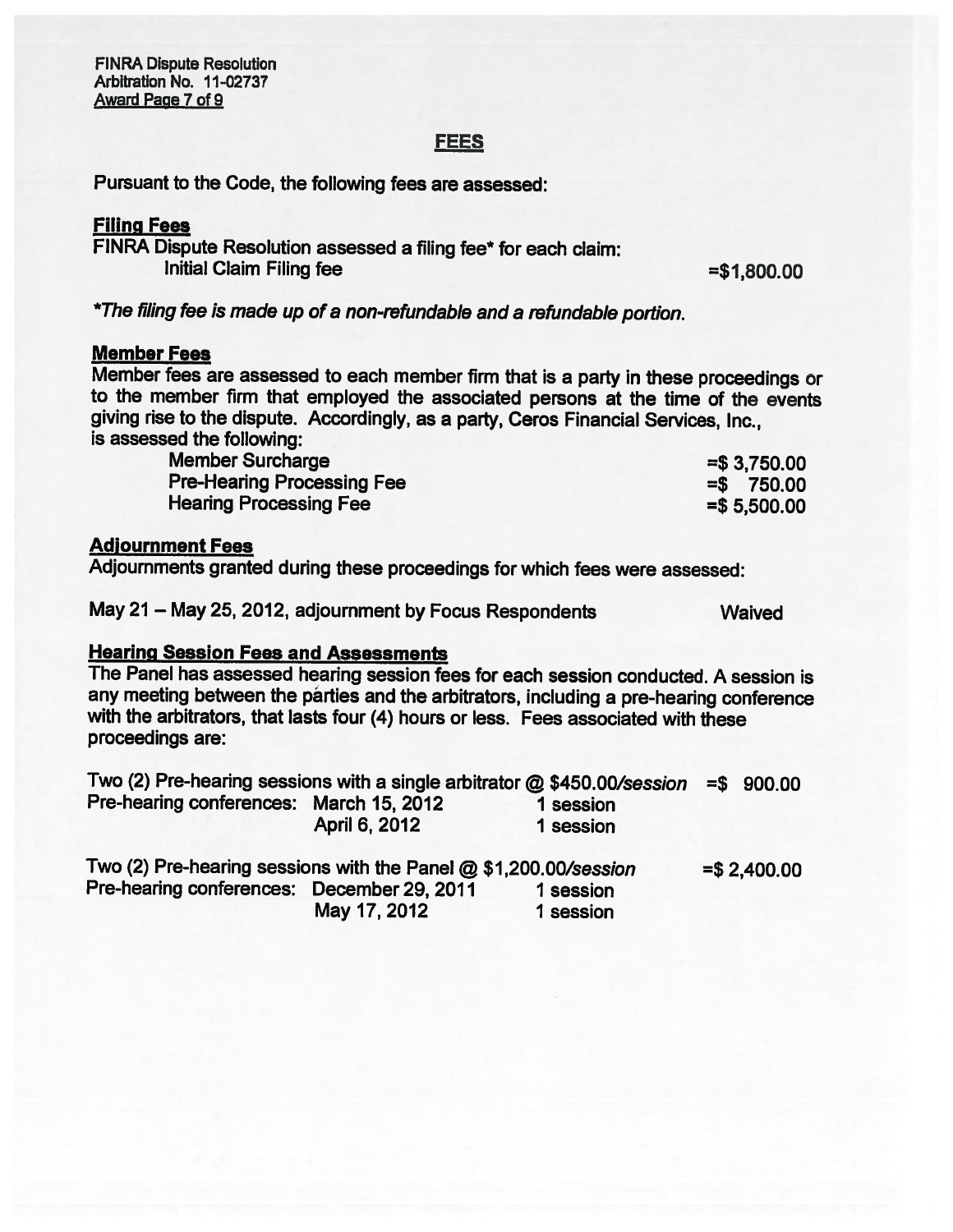FINRA Dispute Resolution Arbitration No. 11-02737 Award Page 8 of 9

| Sixteen (16) Hearing sessions @ \$1,200.00/session |                        |            | $= $19,200.00$ |
|----------------------------------------------------|------------------------|------------|----------------|
| <b>Hearing Dates:</b>                              | <b>August 20, 2012</b> | 2 sessions |                |
|                                                    | <b>August 21, 2012</b> | 2 sessions |                |
|                                                    | <b>August 22, 2012</b> | 2 sessions |                |
|                                                    | <b>August 23, 2012</b> | 2 sessions |                |
|                                                    | <b>August 24, 2012</b> | 2 sessions |                |
|                                                    | <b>August 27, 2012</b> | 2 sessions |                |
|                                                    | <b>August 28, 2012</b> | 2 sessions |                |
|                                                    | <b>August 29, 2012</b> | 2 sessions |                |
|                                                    |                        |            | AAA FAA AA     |

 $Total Hearing Session Fees$   $= $22,500.00$ 

- 1. The Panel has assessed \$11,250.00 of the hearing session fees, jointly and severally, to Focus Capital, Focus Management, and Rowe.
- 2. The Panel has assessed \$11,250.00 of the hearing session fees to Ceros Financial.

All balances are payable to FINRA Dispute Resolution and are due upon receipt.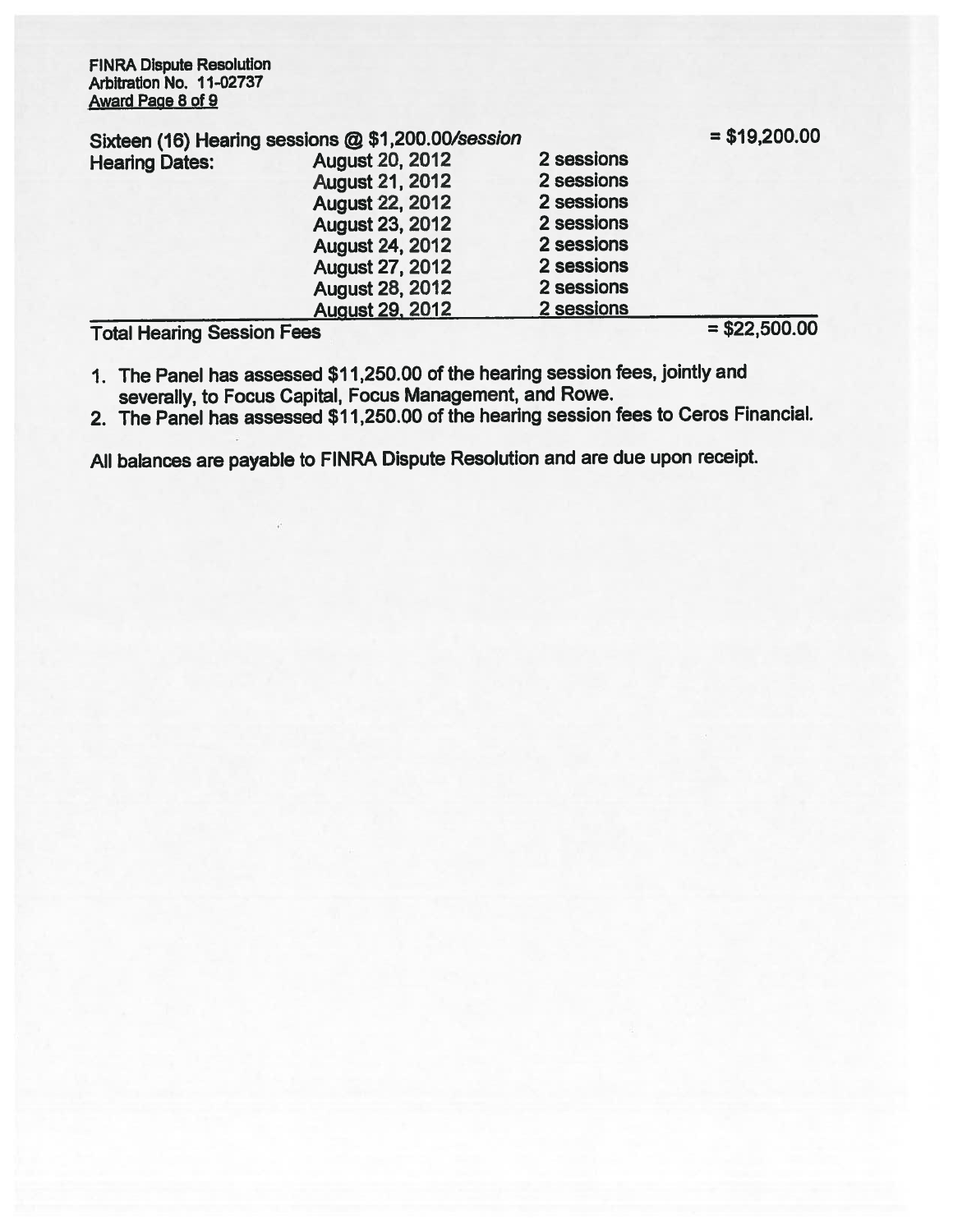FINRA Dispute Resolution Arbitration No. 11-02737 Award Page 9 of 9

# **ARBITRATION PANEL**

W. Wright Danenbarger Public Arbitrator Public Arbitrator Public Arbitrator Jane Venckus Zirlis

William H. McCarter, Jr. Public Arbitrator, Presiding Chairperson<br>Public Arbitrator

I, the undersigned Arbitrator, do hereby affirm that I am the individual described herein and who executed this instrument which is my award.

Concurring Arbitrators' Signatures

 $M$  mello Willem H. McCarter, Jr. James Bignature Date

Public Arbitrator, Presiding Chéirperson

W. Wright Danenbarger Signature Date Public Arbitrator

Jane Venckus Zirils Signature Date Non-Public Arbitrator

November 27, 2012.

Date of Service (For FINRA Dispute Resolution office use only)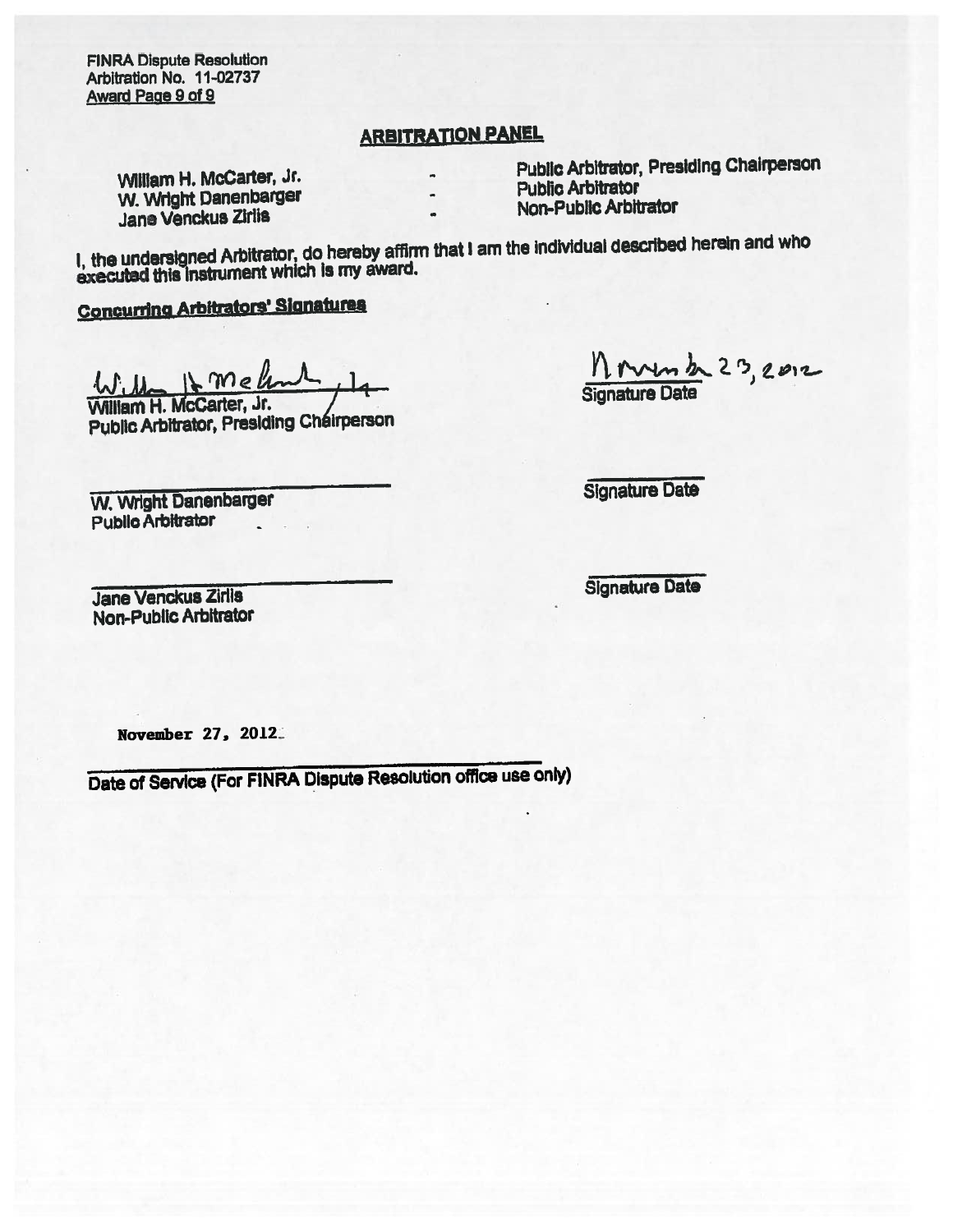FNRA Dispute Resolution Arbitration No. 11-02737 Award Paae 9 of 9

# **ARBITRATION PANEL**

William H. McCarter, Jr. **N. A. E. A. E. A. E. Public Arbitrator**, Presiding Chairperson<br>W. Wright Danapharcer **N. A. E. E. Public Arbitrator** W. Wright Danenbarger Public Arbitrator<br>
Non-Public Arbitrator<br>
Non-Public Arbitrator Jane Venckus Zirils

- 
- 
- 

I, the undersigned Arbitrator, do hereby affirm that I am the individual described herein and who executed this Instrument which is my award.

ConcwrIng Arbitrators' Signatures -

Viiiiam H. McCarter, Jr. -. Signature Data Public Arbitrator, Presiding Chairperson

W. Wright Danembarger Signature Public Arbitrator

**Jane Venckus Zirils** Signature Date Non-Pubilo Arbitrator

 $23/12$ 

November 27. 2012

Date of Service (For FINRA Dispute Resolution office use only)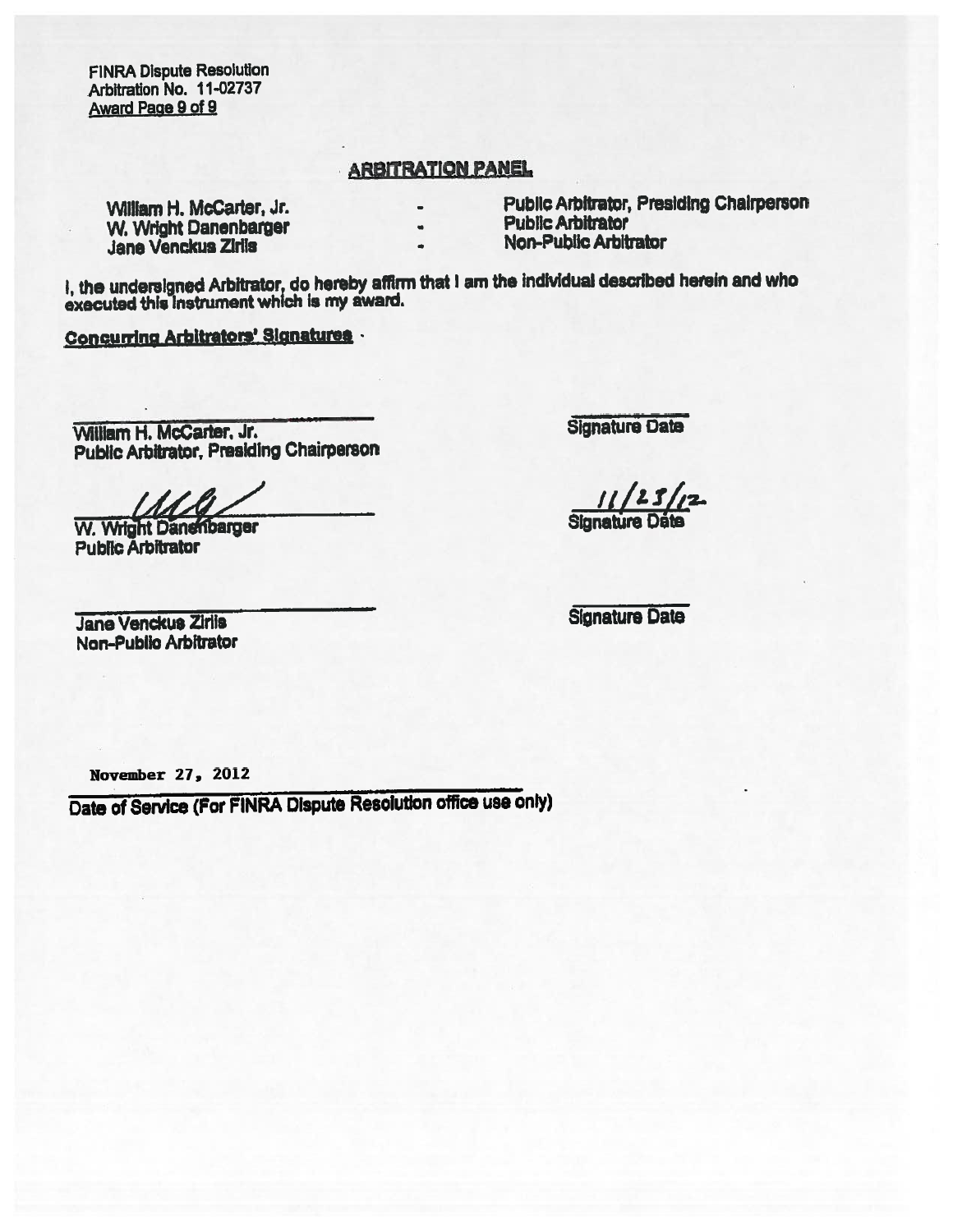FINRA Dispute Resolution Arbitration No. 11-02737 Award Paae 9 of 9

### ARBITRATION PANEL

W. Wright Danenbarger **Public Arbitrator**<br> **Public Arbitrator**<br> **Public Arbitrator** Jane Venckus Zirlis

William H. McCarter, Jr. **Public Arbitrator, Presiding** Chairperson<br>Public Arbitrator

- 
- 

I, the undersigned Arbitrator, do hereby affirm that <sup>I</sup> am the individual described herein and who executed this instrument which is my award.

# Concurring Arbitrators' Signatures

William H. McCarter, Jr. Signature Date Public Arbitrator, Presiding Chairperson

W. Wright Danenbarger Signature Date Public Arbitrator ·

Plane Vencken Signal

Non-Public Arbitrator

 $\ddot{\ddot{\phantom{a}}}\,$ 

November 27, 2012

Date of Service (For FINRA Dispute Resolution office use only)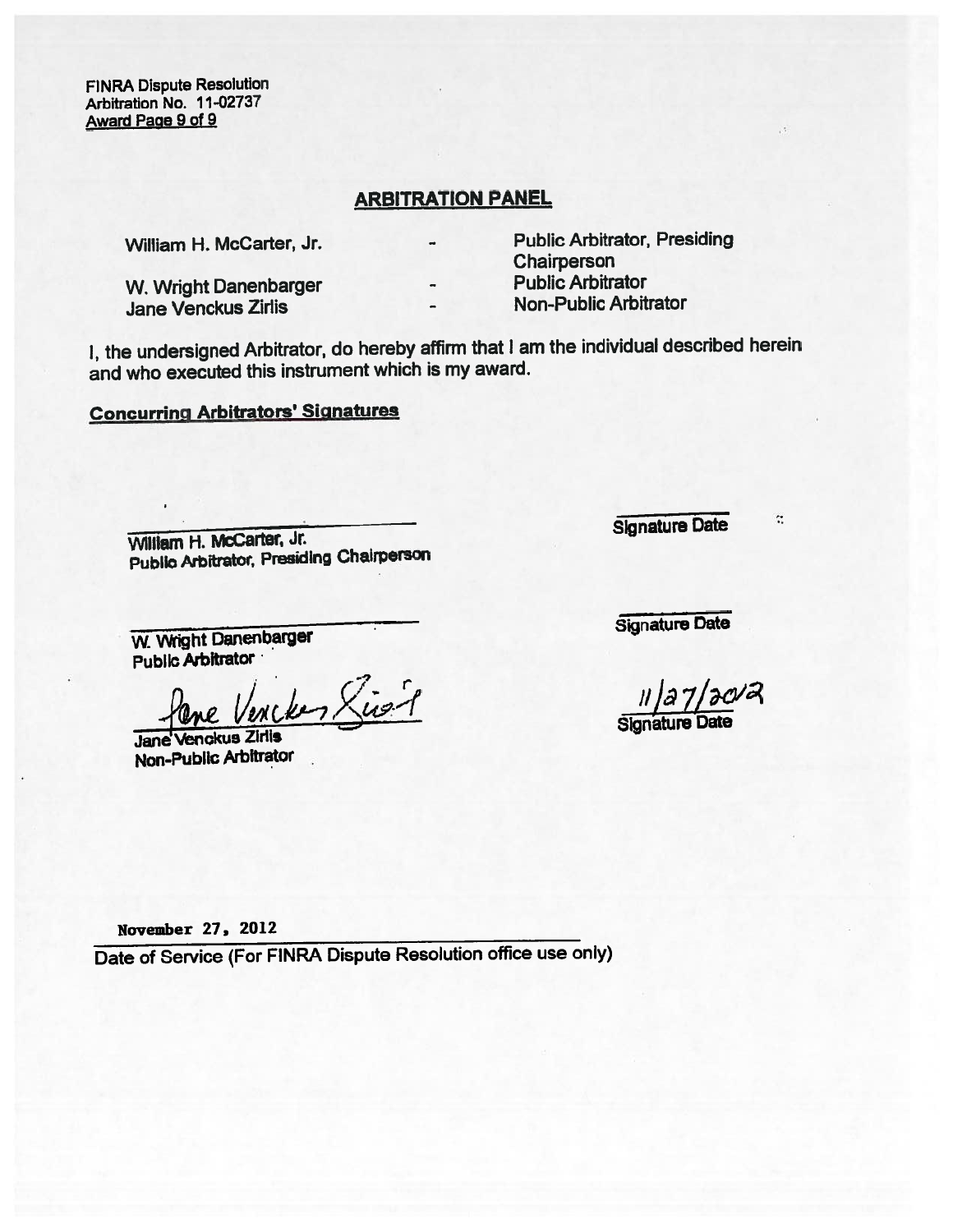

# VIA E-MAIL AND REGULAR MAIL

November 27, 2012

COPY — SEE RECIPIENT LIST

Subject: FINRA Dispute Resolution Arbitration Number 11-02737 Frances G. Straccia, Mark Straccia, et al. vs. Ceros Financial Services, Inc., Focus Capital, Inc., et al.

Dear Mr. Anderson:

Enclosed please find the decision reached by the arbitrator(s) in the above-referenced matter.

FINRA rules provide that all monetary awards shall be paid within 30 days of receipt unless <sup>a</sup> motion to vacate has been filed with <sup>a</sup> court of competent jurisdiction. An award shall accrue interest from the date of the award:

- •If not paid within 30 days of receipt;
- If the award is the subject of <sup>a</sup> motion to vacate which is denied; or
- As specified by the panel in the award.

Interest shall be assessed at the legal rate, if any, then prevailing in the state where the award was rendered, or at <sup>a</sup> rate set by the arbitrator(s).

Firms are required to notify FINRA in writing within 30 days of receipt of an award that they or their associated persons have paid or otherwise complied with the award, or to identify <sup>a</sup> valid basis for non-payment. The 30-day period ends on: December 27, 2012. Associated persons who have changed employment since the arbitration claim was filed are required to notify FINRA directly regarding the paymen<sup>t</sup> status of any awards against them. Please review Notice to Members 00-55 for more information on the notification requirement and the sanctions for noncompliance.

Written notification concerning award compliance or lack thereof should be directed to:

### David Carey FINRA Dispute Resolution One Liberty Plaza, 165 Broadway, 52nd Floor New York, NY 10006 212-858-4333 (tel) I 301-527-4706 (fax) I david.carey@finra.org (email)

Investor protection. Market integrity. Christian Execution Christian Cone Liberty Plaza t 212 858 4200

Northeast Regional Office 165 Broadway 1 16301 527 4873

27th Floor www.finra.org New York, NY 10006-1404